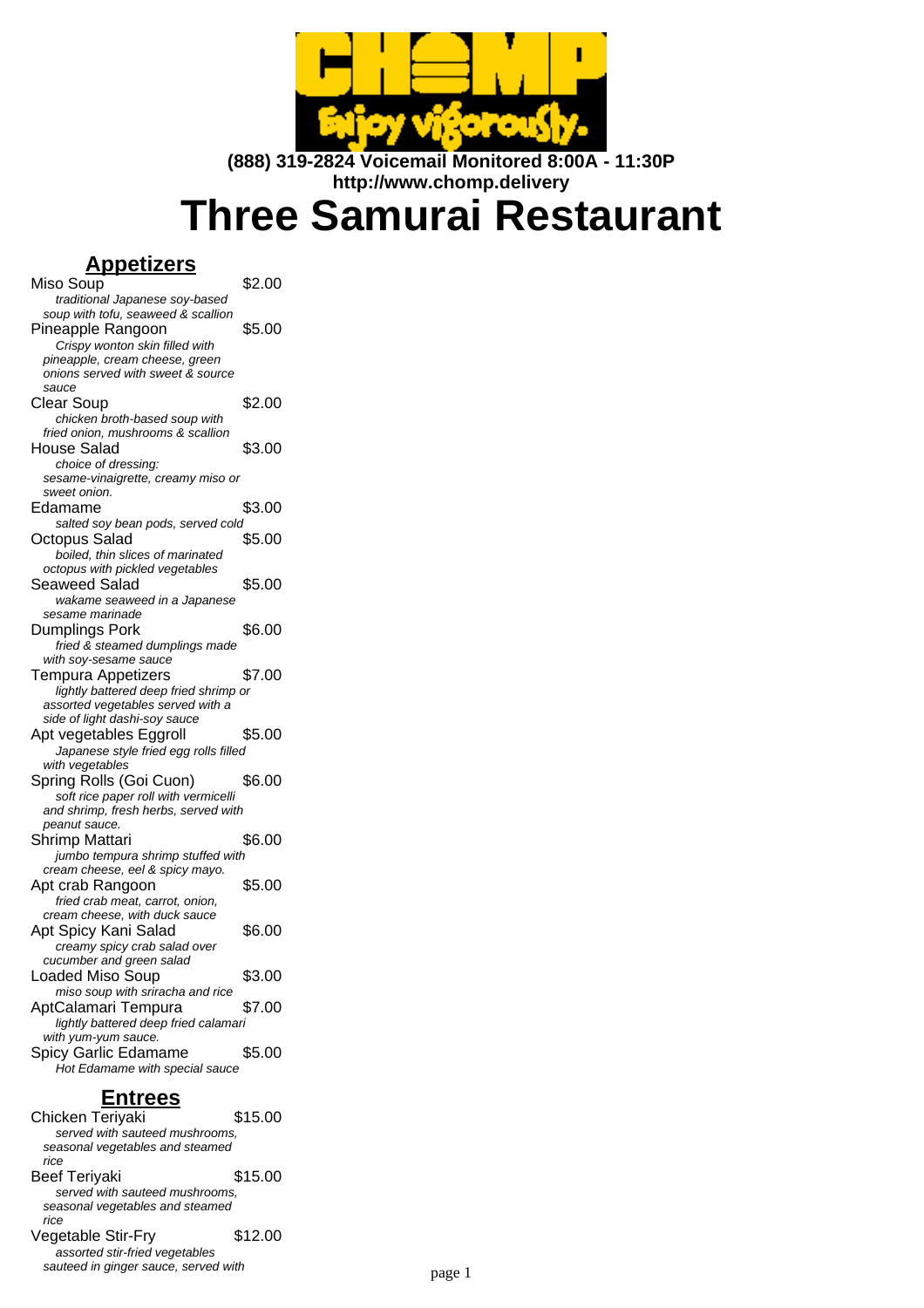steamed rice Yakisoba \$12.00 Stir-fried Japanese buckwheat noodles with cabbage and onions, topped in sweet, tangy yakisoba sauce.

#### **Teppanyaki Menu**

**Served with vegetables and fried rice** Ribeye and chicken teppanya\$21.00 Chicken Teppanyaki \$15.00 8oz Chicken and shrimpTeppanyak18.00 Ribeye Teppanyaki \$25.00 8oz Shrimp and scallops Teppanyaki \$19.00 8oz Ribeye and shrimpTeppanyak\$23.00 8oz

#### **Sushi Platters**

Spicy Trio Don<sup>\*</sup> \$17.00 Tuna, salmon, yellowtail marinated in special sauce over sushi rice Combination A\* \$16.00 chef's choice of 8 pieces of nigiri, includes ikura and tobiko Sushi sampler\* \$11.00 California roll, tuna, salmon, ebi, eel nigiri Combination B\* \$15.00 chef's choice 8 pieces of nigiri (no fish eggs) Chirashi-zushi\* \$20.00 assortment of fresh raw fish over a bowl of sushi rice and veggies Tekka-don\* \$13.00 red tuna over sushi rice Sake-don<sup>\*</sup> \$13.00 fresh salmon over sushi rice Una-don \$15.00 slices of fresh-water eel layered over a bowl of sushi rice Sushi Sashimi\* \$12.00 chef's choice assortment of 8 slices of fresh raw fish Chili-ponzu Yellowtail\* \$14.00 yellowtail, jalapeno, chili-paste, and ponzu Sushi Boat\* \$30.00 chef's choice: spicy tuna crunch, Alaskan roll, 8 pcs sashimi and 4pcs nigiri

#### **Poke Bowl**

#### **Avocado , seaweed salad, and mango over sushi rice**

| <u>owa Jujili Ivo</u>            |         |  |
|----------------------------------|---------|--|
| Salmon Poke Bowl                 | \$13.00 |  |
| Shrimp Tempura Poke Bowl \$12.00 |         |  |
| Tuna Poke Bowl                   | \$13.00 |  |

## **Basic Maki (Rolls)**

| Peanut & avocado roll                 | \$5.00 |        |
|---------------------------------------|--------|--------|
| Peanut & avocado roll                 |        |        |
| Alaskan                               | \$6.00 |        |
| Salmon, avocado, cucumber             |        |        |
| Avocado Roll                          | \$4.00 |        |
| fresh avocado, sesame seeds<br>Boston | \$6.00 |        |
| Shrimp tempura, lettuce,              |        |        |
| cucumber, spicy mayo                  |        |        |
| California Roll                       | \$5.00 |        |
| crab, avocado, and cucumber           |        |        |
| Chicken roll                          | \$5.00 |        |
| chicken, eel sauce                    |        |        |
| Calamari Tempura Roll                 | \$5.00 |        |
| fried calamari with eel sauce         |        |        |
| Cucumber Roll                         | \$4.00 | page 2 |
| cucumber, sesame seeds                |        |        |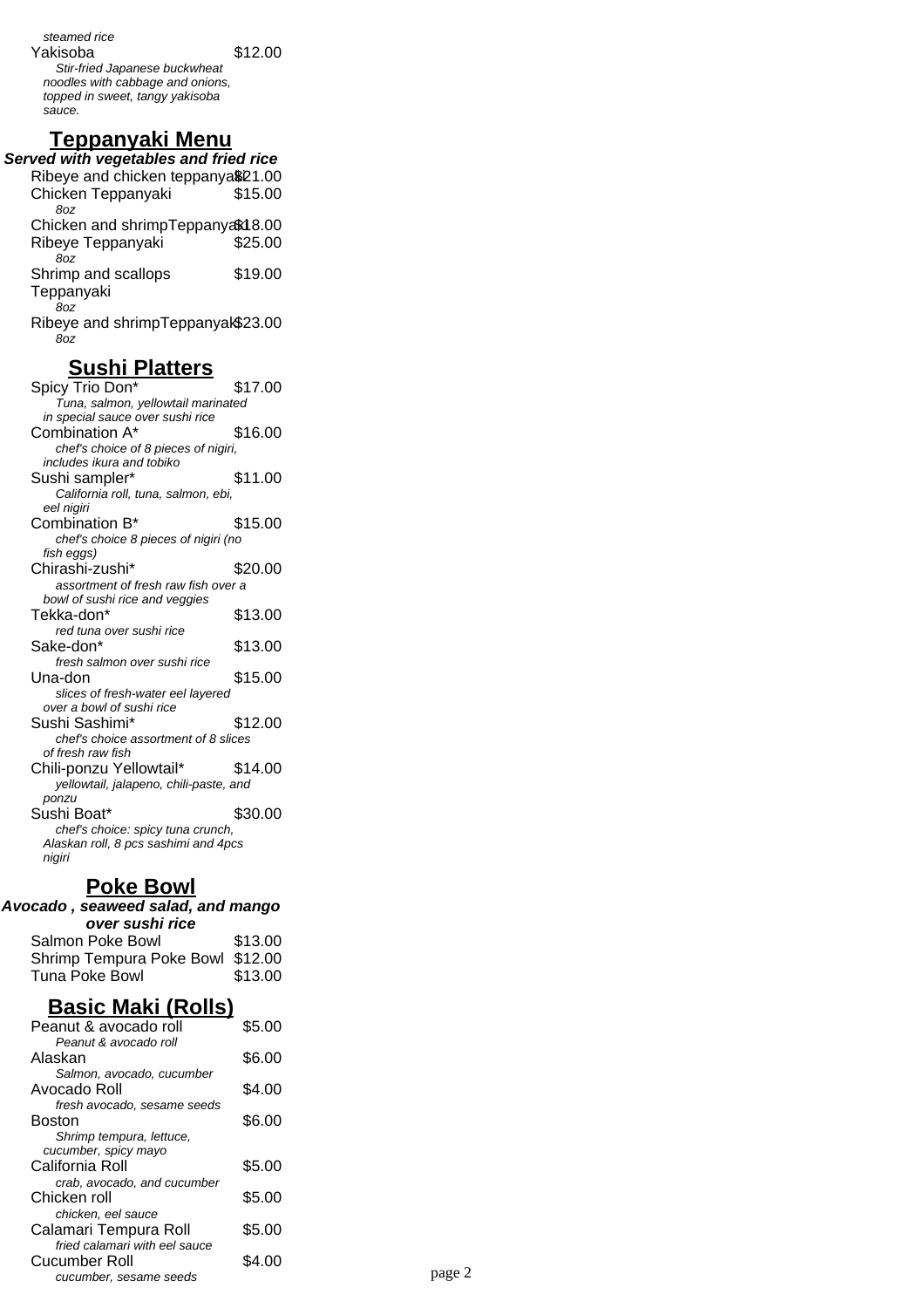| Philadelphia Roll                                     | \$6.00 |
|-------------------------------------------------------|--------|
| Salmon, cream cheese, scallions                       |        |
| Rising Sun Roll<br>soy paper, tuna, cream cheese and  | \$6.00 |
| mango                                                 |        |
| Salmon Skin Roll                                      | \$6.00 |
| avacado, cucumber, salmon skin,                       |        |
| spicy mayo & eel sauce                                |        |
| Salmon Tempura Roll                                   | \$6.00 |
| fried salmon roll and eel sauce                       |        |
| Shrimp Tempura Roll                                   | \$5.00 |
| fried shrimp tempura and eel sauce                    |        |
| Asparagus Tempura Roll                                | \$5.00 |
| asparagus tempura, eel sauce<br>Spicy Beef Roll       | \$6.00 |
| beef, cucumber, scallions and                         |        |
| spicy mayo                                            |        |
| Spicy Chicken Roll                                    | \$6.00 |
| chicken, cucumber, scallions, and                     |        |
| spicy mayo                                            |        |
| Spicy Crab Roll                                       | \$6.00 |
| togarashi, cucumber, scallions and                    |        |
| spicy mayo<br>Spicy Shrimp Roll                       | \$6.00 |
| togarashi, cucumber, scallions and                    |        |
| spicy mayo                                            |        |
| Spicy Red Tuna Roll                                   | \$6.00 |
| togarashi, cucumber, scallions and                    |        |
| spicy mayo<br>Spicy White Tuna Roll                   |        |
| togarashi, cucumber, scallions and                    | \$6.00 |
| spicy mayo                                            |        |
| Spicy Salmon Roll                                     | \$6.00 |
| togarashi, cucumber, scallions and                    |        |
| spicy mayo                                            |        |
| Spicy Yellowtail Roll                                 | \$6.00 |
| togarashi, cucumber, scallions and<br>spicy mayo      |        |
| Spicy Scallop Roll                                    | \$6.00 |
| togarashi, cucumber, scallions and                    |        |
| spicy mayo                                            |        |
| Sweet Egg Roll                                        | \$5.00 |
| egg omelet and eel sauce<br>Sweet Potato Tempura Roll |        |
| fried sweet potato, eel sauce                         | \$5.00 |
| Tuna Roll                                             | \$6.00 |
| Salmon Roll                                           | \$6.00 |
| White Tuna Roll                                       | \$6.00 |
| Yellowtail Roll                                       | \$6.00 |
| Bagel Roll                                            | \$6.00 |
| Tempura roll, assorted fish, cream                    |        |
| cheese, spicy & eel sauce                             |        |
| Unagi Roll                                            | \$6.00 |
| freshwater eel, avocado, sesame                       |        |
| seeds, eel sauce<br>Veggie Roll                       | \$5.00 |
| avocado, cucumber, asparagus,                         |        |
| sesame seed                                           |        |
| Snacialty Maki (Rolle)                                |        |
|                                                       |        |

| <b>Specialty Maki (Rolls)</b>                                           |         |
|-------------------------------------------------------------------------|---------|
| Honolulu roll*                                                          | \$13.00 |
| Salmon, mango, cucumber topped                                          |         |
| with seared scallops, chili paste and                                   |         |
| scallions                                                               |         |
| Deluxe rainbow*                                                         | \$13.00 |
| Red tuna, yellowtail, scallions                                         |         |
| topped with Red tuna and Salmon                                         |         |
| Angry dragon*                                                           | \$12.00 |
| Crispy shrimp tempura, spicy tuna,                                      |         |
| mango topped spicy crab, eel sauce                                      |         |
| and spicy mayo                                                          | \$13.00 |
| Angry Z roll*                                                           |         |
| Red tuna, peanut, avocado topped<br>with seared salmon, tempura flakes, |         |
| eel and spicy mayo                                                      |         |
| White tiger*                                                            | \$12.00 |
| Spicy crab eel, cream cheese                                            |         |
| topped with white tuna, shrimp                                          |         |
| ,avocado, eel sauce                                                     |         |
| Summer                                                                  | \$11.00 |
| Asparagus & sweet potato tempura                                        |         |
|                                                                         |         |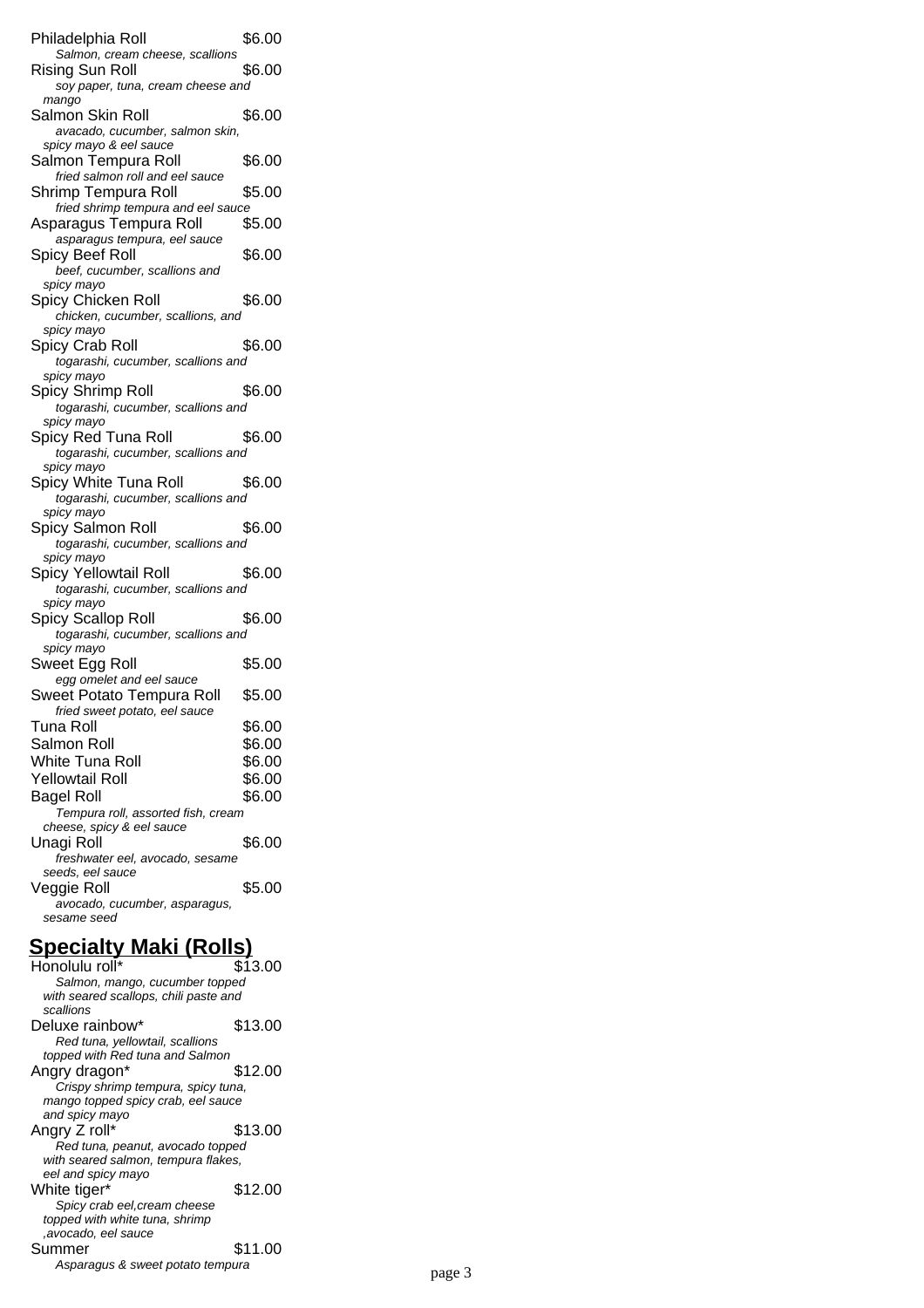topped avocado, eel sauce River to Ocean\* \$12.00 Tuna, avocado, cucumber topped eel, avocado,spicy mayo Long Island\* \$13.00 Crab & Crawfish mixed, avocado, cucumber topped seared scallops, jalapeño, cilantro, eel sauce, spicy mayo Las Vegas \* \$12.00 Shrimp tempura, avocado, cream cheese topped spicy crab & tuna, tempura flakes,eel sauce, spicy mayo King Kong\* \$12.00 Spicy crab, avocado, cucumber topped seared white tuna, spicy mayo, eel sauce Diamond\* \$12.00 Salmon, cucumber, jalapeño, cilantro, avocado topped Salmon, sriracha, spicy mayo Tiktok roll<sup>\*</sup> \$11.00 Soy paper tempura roll, fresh tuna, salmon, yellowtail, cream cheese, eel sauce and spicy sauce Hawkeyes roll\* \$12.00 Salmon tempura, avocado, cream cheese, topped with salmon, eel, eel sauce and spicy sauce Spicy salmon crunch roll\* \$9.00 Fresh salmon, lettuce, cucumber, tempura flake, spicy sauce Spicy tuna crunch roll\* \$9.00 Fresh tuna, lettuce, cucumber, tempura flake, spicy sauce Captain Crunch Roll \$7.00 Shrimp tempura, crab, calamari tempura, avocado, cucumber, tempura flakes, eel sauce Blossom\* \$12.00 Salmon, avocado topped seared red snapper, tobiko, sriracha, eel sauce, spicy mayo Sunny Roll \$12.00 tempura shrimp, mango, cream cheese topped avocado, wasabi sauce, eel sauce and spicy mayo Creamy Hamachi Roll\* \$7.00 yellowtail, tempura flakes, scallions, avocado, wasabi lime sauce Crunchy Calamari Roll \$8.00 tempura calamari, avocado, spicy crab, tempura flakes and spicy mayo Crab Rangoon Roll \$9.00 tempura roll, crab stick, avocado, scallions, cream cheese, crab salad, tempura flakes, spicy mayo and sweet chili sauce Cubby Roll\* \$11.00 shrimp tempura, avocado, cream cheese, spicy tuna, tempura flakes Sumo Roll \* \$12.00 tuna, salmon, yellowtail, spicy crab, avocado, cucumber, smelt roe, spicy mayo Dragon Roll \$11.00 shrimp tempura, avocado, eel and eel sauce Dynamite Roll \$11.00 salmon tempura, avocado, dynamite cream cheese, eel and spicy mayo Eggcellent \$9.00 tempura roll, egg, avocado, cream cheese, spicy crab, eel sauce & spicy mayo Firecracker Roll \* \$10.00 soy paper, crab, spicy tuna, shrimp tempura, avocado, smelt roe and spicy mayo Fruit Roll-Up Roll \* \$9.00 soy paper, tuna, mango, coconut, cucumber, cream cheese, plum page 4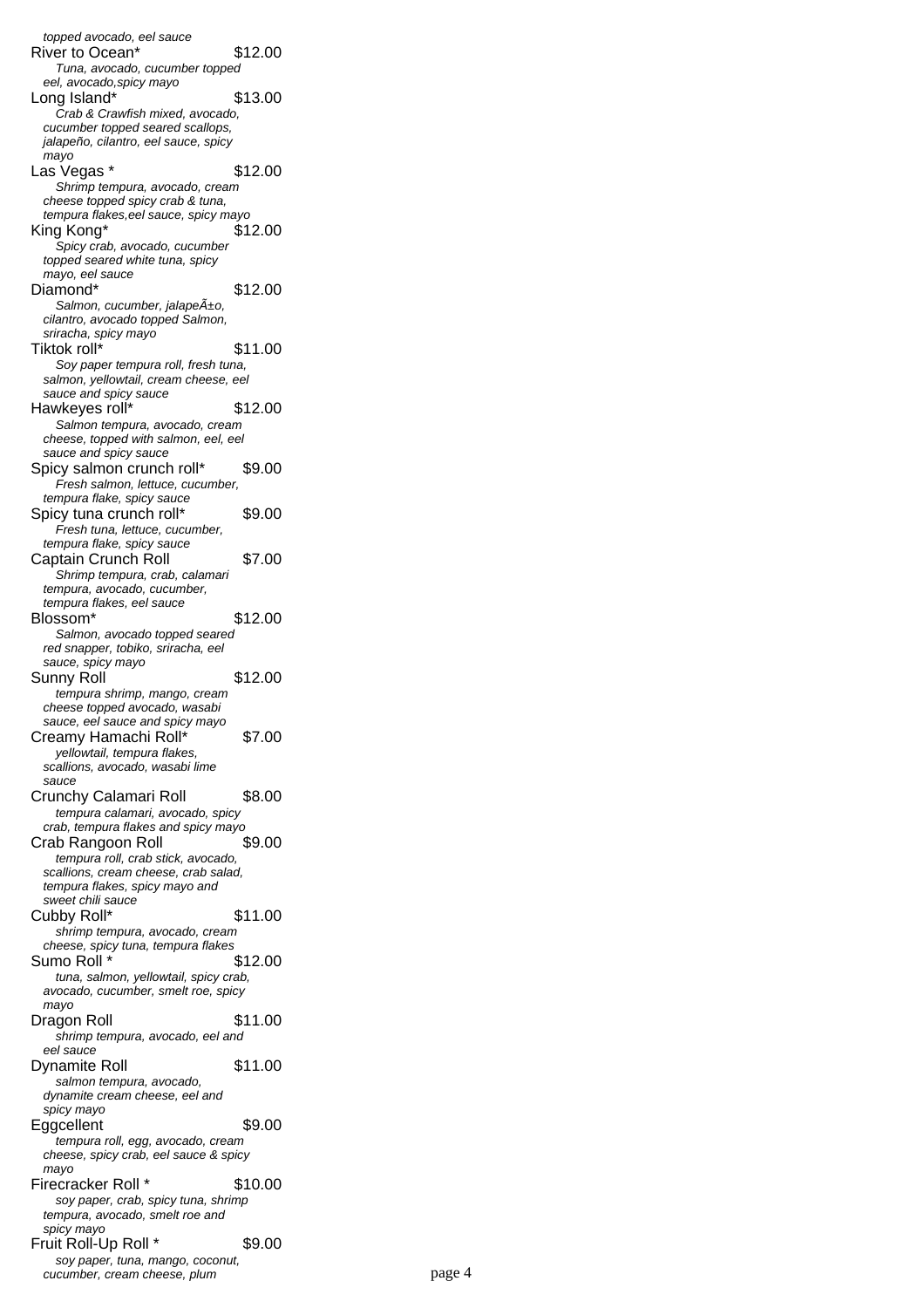sauce Godzilla Roll **\$9.00** spicy crab, cucumber, eel, avocado, tempura flakes, spicy mayo & eel sauce Grace Roll\* \$13.00 heart shaped roll, soy paper, cream cheese, ebi shrimp, crab stick, avocado, red tuna, eel sauce & spicy mayo Red Roll\* \$12.00 yellowtail, cucumber, cilantro,  $i$ alape $A_{\pm 0}$ , topped tuna, avocado,flying fish roe,chili paste Jordan Roll \$12.00 tempura roll, shrimp tempura, beef, cheese, jalapeno, avocado, topped with crab salad, mango, sweet ginger sauce, wasabi-lime sauce, & tempura flakes Lion King Roll \$11.00 soy paper, shrimp tempura, avocado, on top ebi shrimp, eel sauce and spicy mayo Tuna lover Roll\* \$11.00 Spicy tuna, avocado topped tuna, wasabi sauce Matsuzaka Roll \* \$12.00 shrimp tempura, cream cheese, cucumber, avocado, seared steak, scallions, spicy mayo & eel sauce Paradise Roll \$10.00 yam tempura, cream cheese, avocado, eel sauce, mango sauce, tempura flakes Tiger Roll\* \$11.00 Salmon, shrimp tempura, avocado, cucumber topped tempura flakes, spicy mayo and eel sauce Rainbow Roll \* \$12.00 eel, spicy crab, avocado, red tuna, white tuna, salmon. Ring of Fire Roll \$9.00 shrimp tempura, avocado, jalapeno, spicy crab mix, sriracha & spicy mayo Samango Roll \* \$11.00 salmon, cream cheese, mango, avocado, nuts, and mango sauce Snake Roll\* \$12.00 spicy shrimp tempura, avocado, red & white tuna, scallions, eel sauce, spicy mayo Spicy Lobster Roll \* \$11.00 soy paper, crawfish, crab meat, cilantro, jalapeno, avocado, cucumber, lettuce spicy mayo and asian pesto Spider Roll \* \$11.00 fried soft shell crab, cucumber, avocado, smelt roe, scallions, eel sauce & spicy mayo Subarashi Roll\* \$12.00 crab, avocado, cream cheese, tempura fried, spicy tuna & crab mix, sweet onion, kabayaki-ginger sauce, tempura flakes Dreamy Salmon Roll \* \$13.00 tuna, cucumber, crab stick, topped with seared salmon jalapeño, cilantro, wasabi lime sauce and chili paste Volcano Roll\* \$12.00 scallop, cilantro and jalapeno topped with red tuna and spicy mayo Iowa City Roll \$11.00 Chicken, asparagus, cream cheese topped seared steak,eel sauce and spicy mayo Elephant Roll\* \$12.00 Soy paper, shrimp tempura, avocado, cream cheese, topped with spicy tuna, tempura flakes, mango sauce and spicy mayo page 5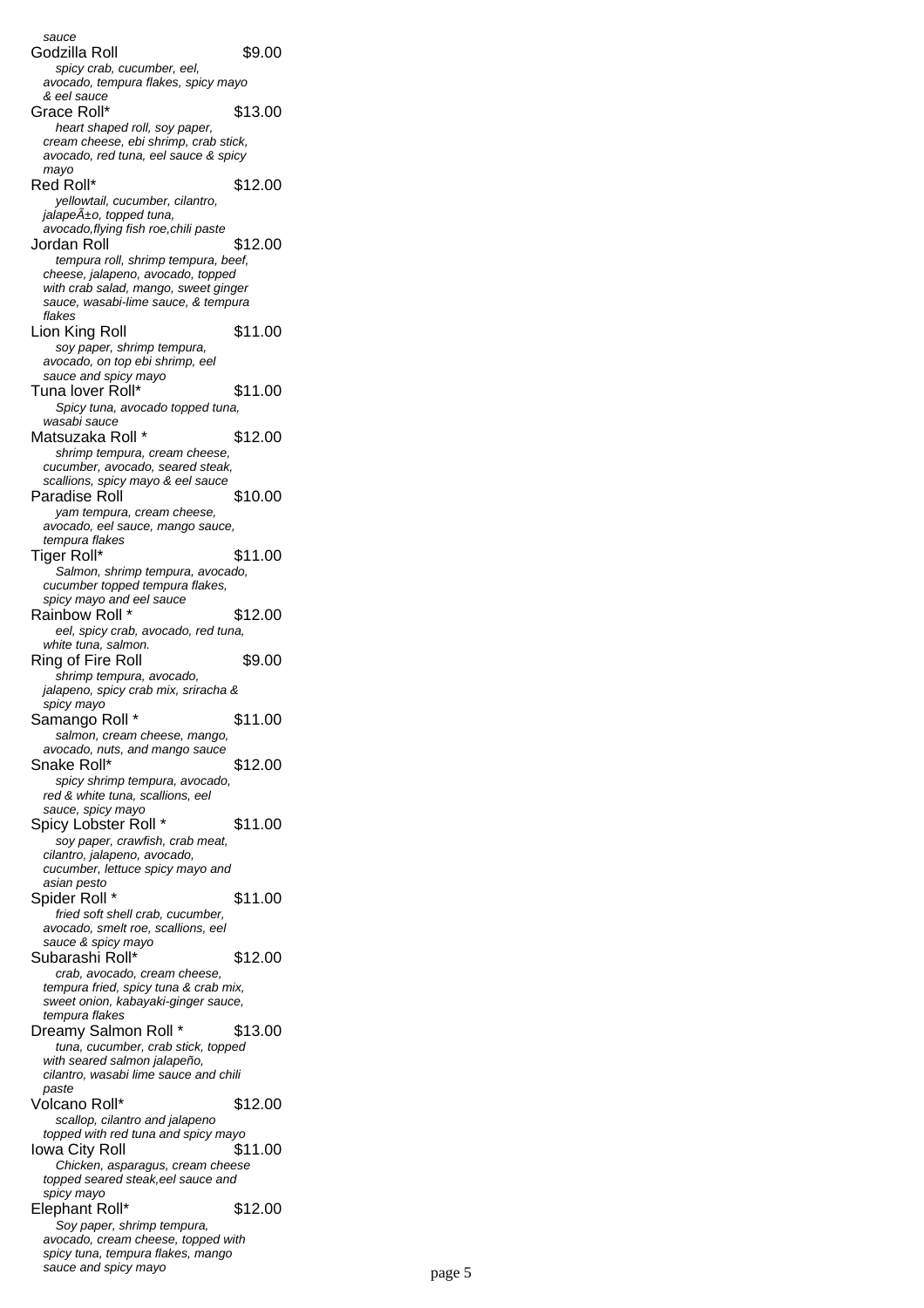#### Kamikaze Roll\* \$13.00

Tempura scallop roll with red tuna, white tuna topped with crab salad, eel sauce and spicy sauce

#### **Sushi Burrito**

Combo burrito \$12.00 Chicken and beef teriyaki, cream cheese, avocado, asparagus, eel sauce and spicy mayo Citrus Burrito \$12.00 fresh salmon, tuna, avocado, wasabi-lime sauce, eel sauce Salmon samba burrito \$12.00 Salmon tempura, lettuce, asparagus, avocado, eel sauce, wasabi sauce, spicy mayo Shrimp Burrito \$11.00 shrimp tempura, avocado, cream cheese, spicy crab, eel sauce and spicy mayo Vegas Burrito\* \$13.00 Shimrp tempura, crab stick, tuna, cream cheese, avocado, spicy mayo and eel sauce Dragon Burrito \$12.00 tuna, shrimp tempura, avocado, cucumber, carrot, scallion, spicy mayo and eel sauce Buddha Burrito \$9.00 sweet potato tempura, carrot, cucumber, avocado, fried tofu, eel sauce and spicy mayo

## **Nigiri/Sashimi**

| (Two pieces per order) |        |  |
|------------------------|--------|--|
| Red Tuna               | \$4.00 |  |
| Yellowtail             | \$4.00 |  |
| Egg Omelet             | \$3.00 |  |
| Cooked Shrimp          | \$3.00 |  |
| Smelt Roe              | \$4.00 |  |
| Flying Fish Roe        | \$4.00 |  |
| Salmon                 | \$4.00 |  |
| White Tuna             | \$4.00 |  |
| Squid                  | \$4.00 |  |
| Salmon Roe             | \$5.00 |  |
| Cooked Octopus         | \$4.00 |  |
| Fresh Scallop          | \$4.00 |  |
| Fresh Water Eel        | \$4.00 |  |

#### **Soups**

Tempura Udon \$13.00 thick wheat noodles, egg, enoki mushroom scallion,shrimp tempura in a light, savory chicken-dashi broth Seafood Ramen \$15.00 scallops, clam meat, snow crab leg, prawn, ramen noodles, seasoned bamboo shoots and green onion in a creamy miso-paitan broth Pho \$14.00 Vietnamese flat rice noodles in an aromatic beef broth with thin slices of sirloin steak, beef meat balls, red onion, scallion and cilantro, served with sprouts, basil, lime and jalapeno on the side Pork Ramen \$14.00 Pork, fish cake, egg, ramen noodles, seasoned bamboo shoots and green onion in a creamy miso-paitan broth. Ox-Tail Soup \$15.00 Japanese yam noodles, napa cabbage, sliced bamboo shoots and enoki mushrooms in a savory oxtail broth, garnished with cilantro, scallions and grated naga-imo, served with steamed rice Yakisoba Entree \$12.00 stir-fried Japanese buckwheat **page 6** page 6